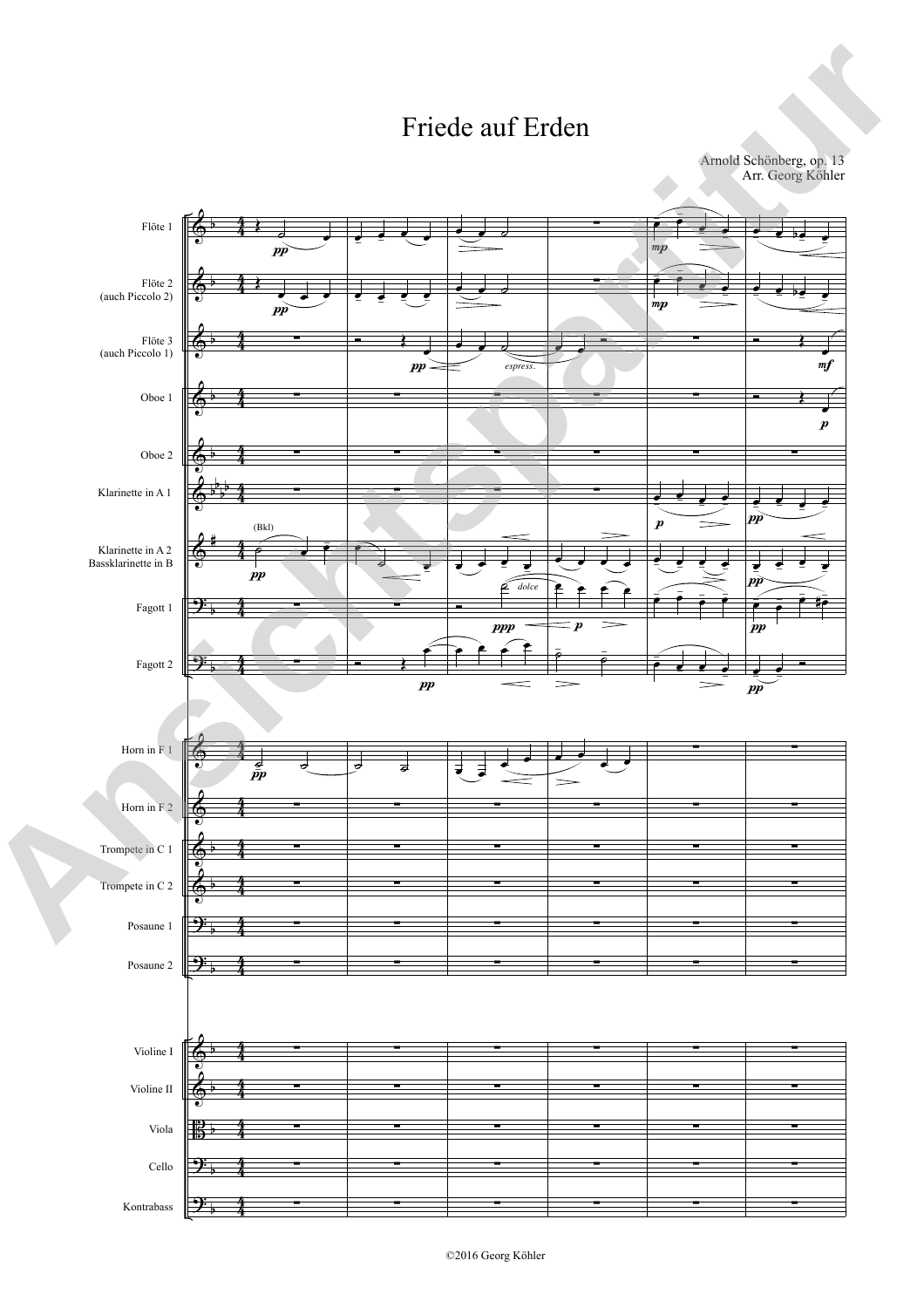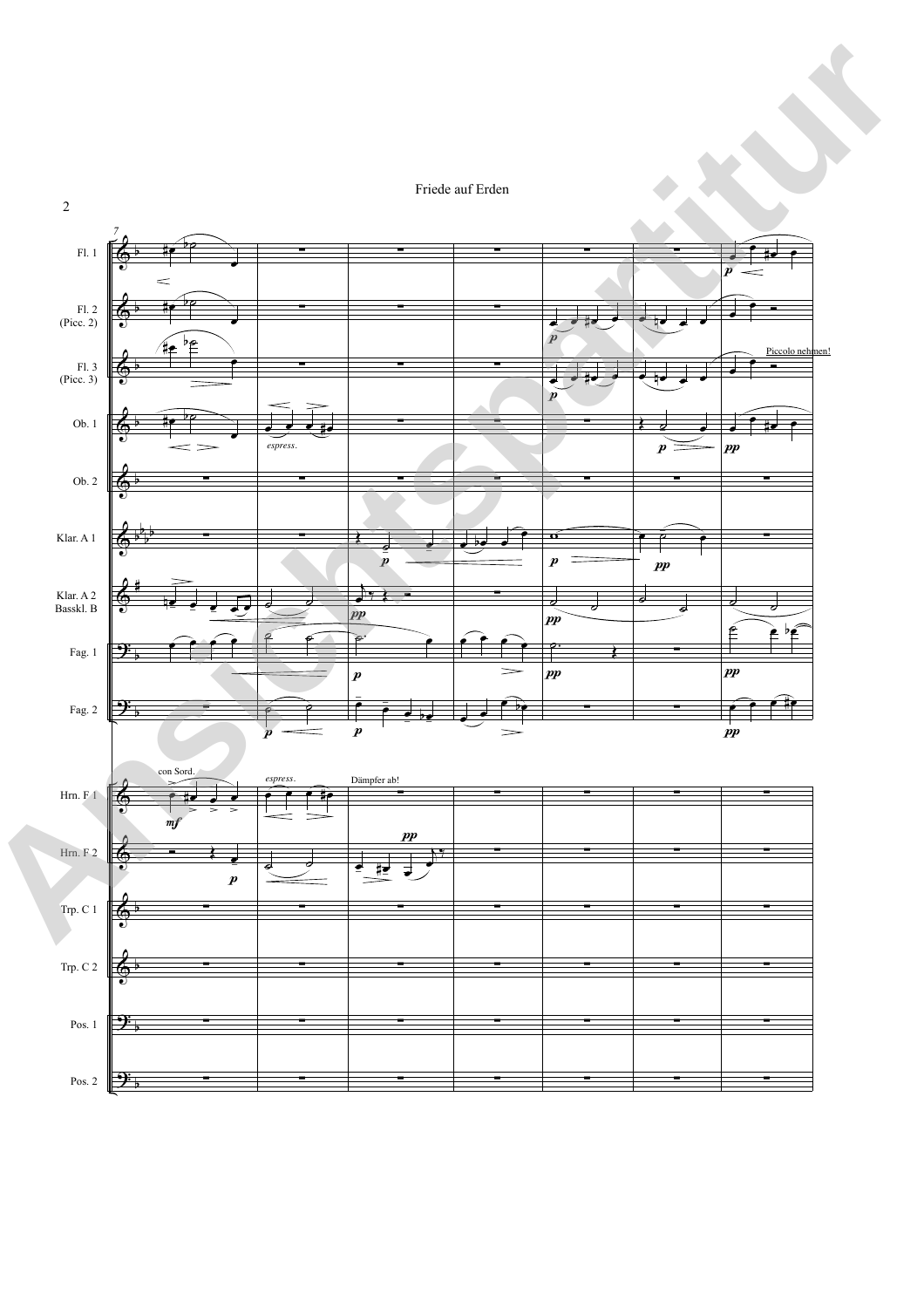

pp *sempre*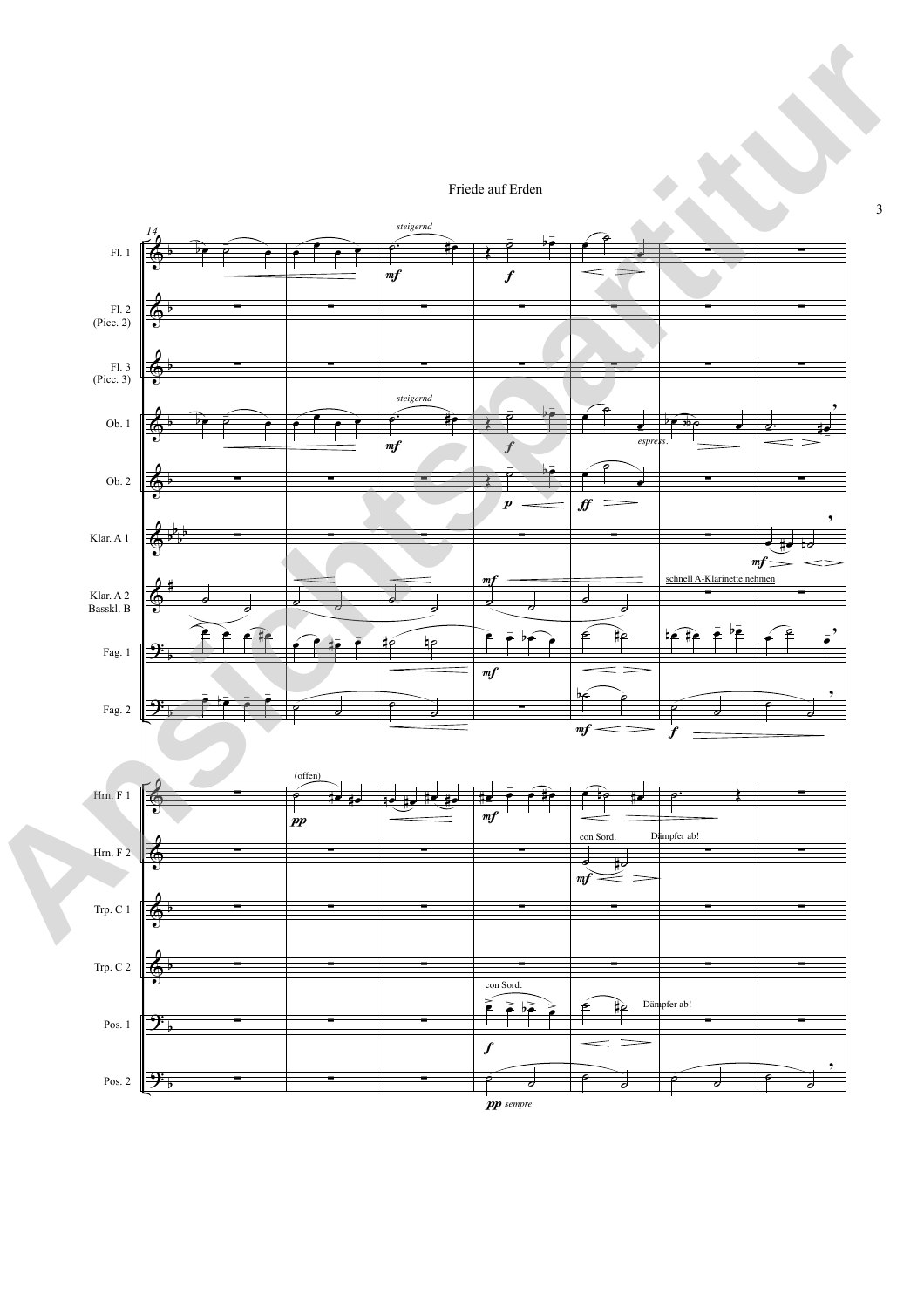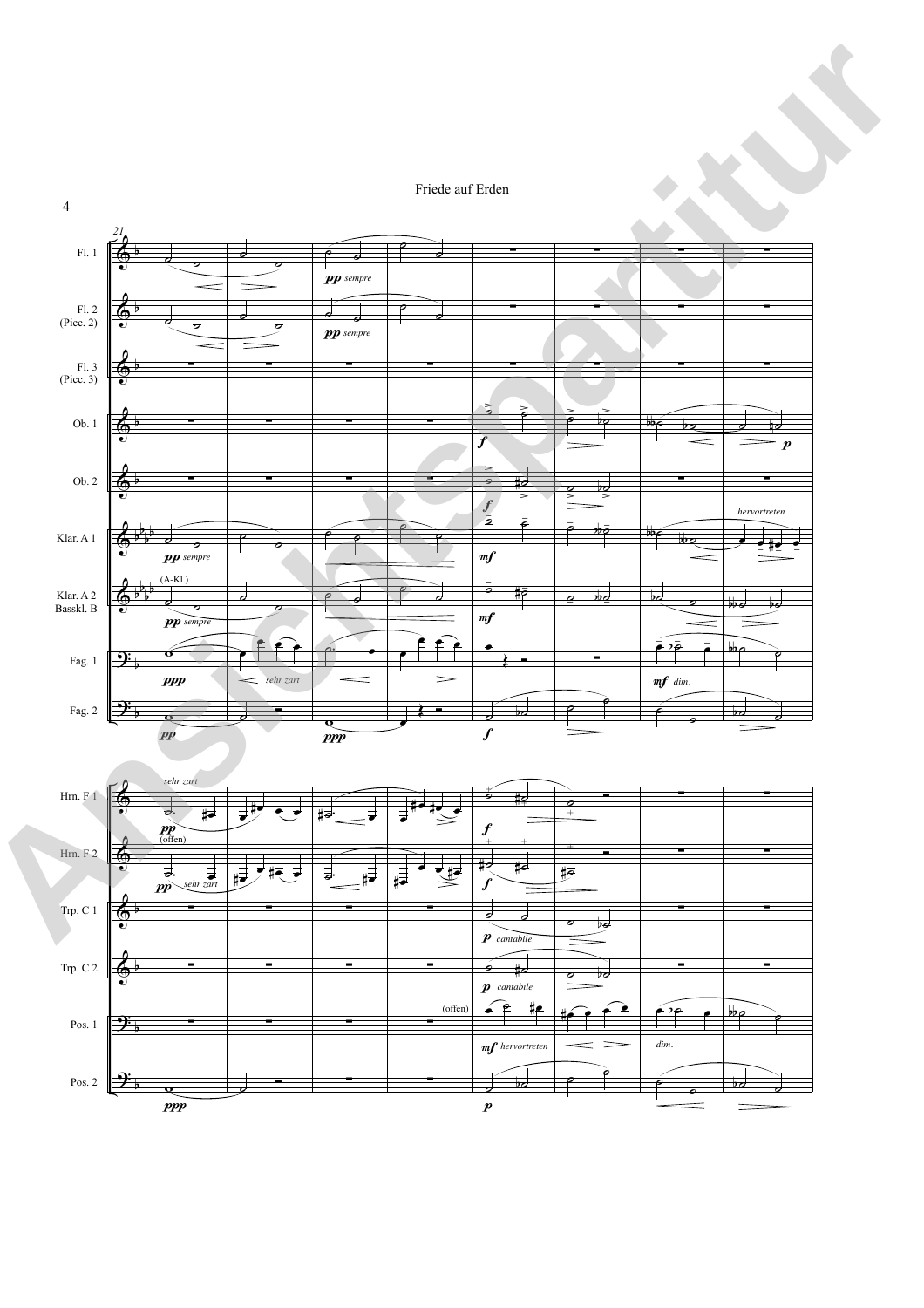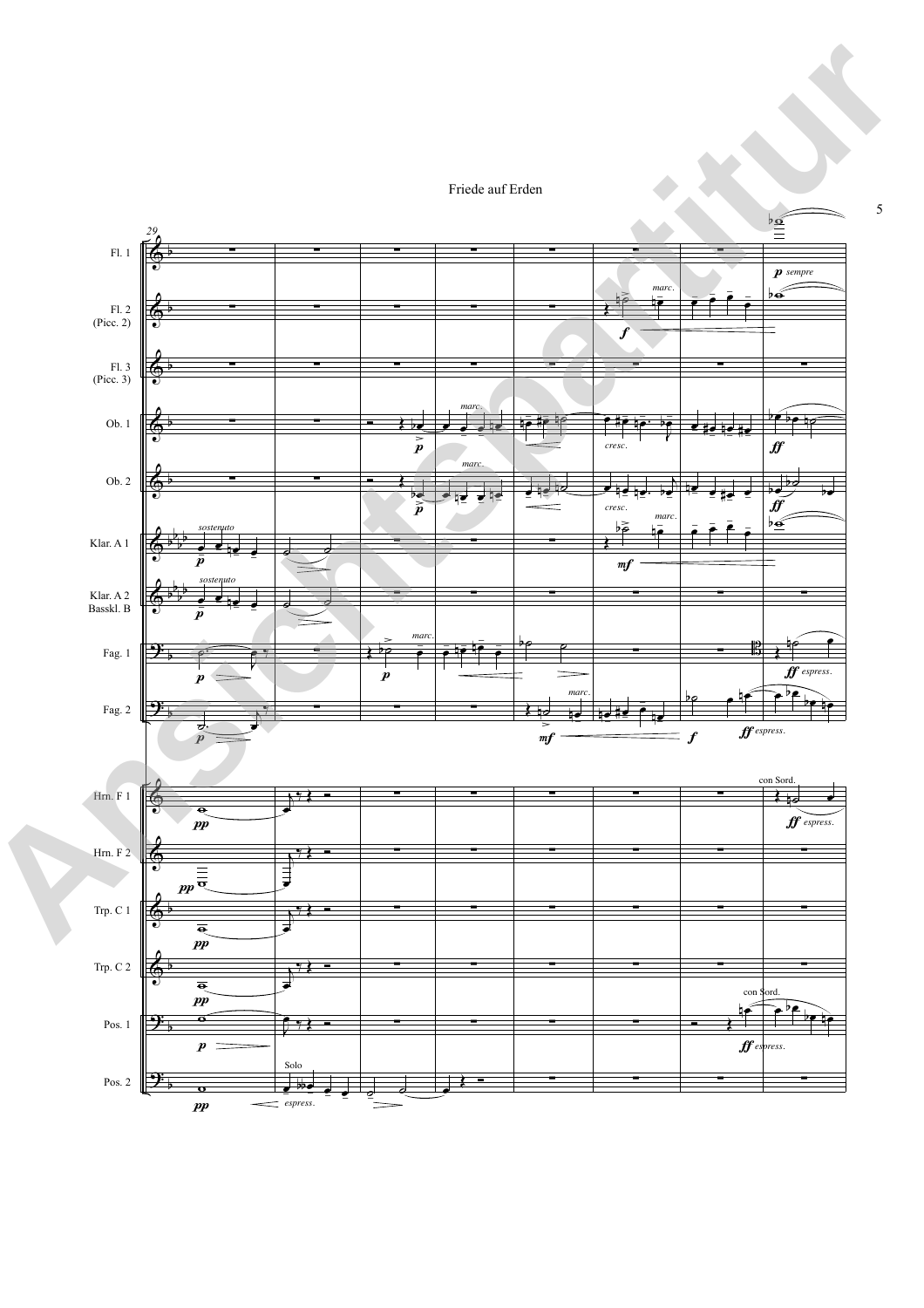